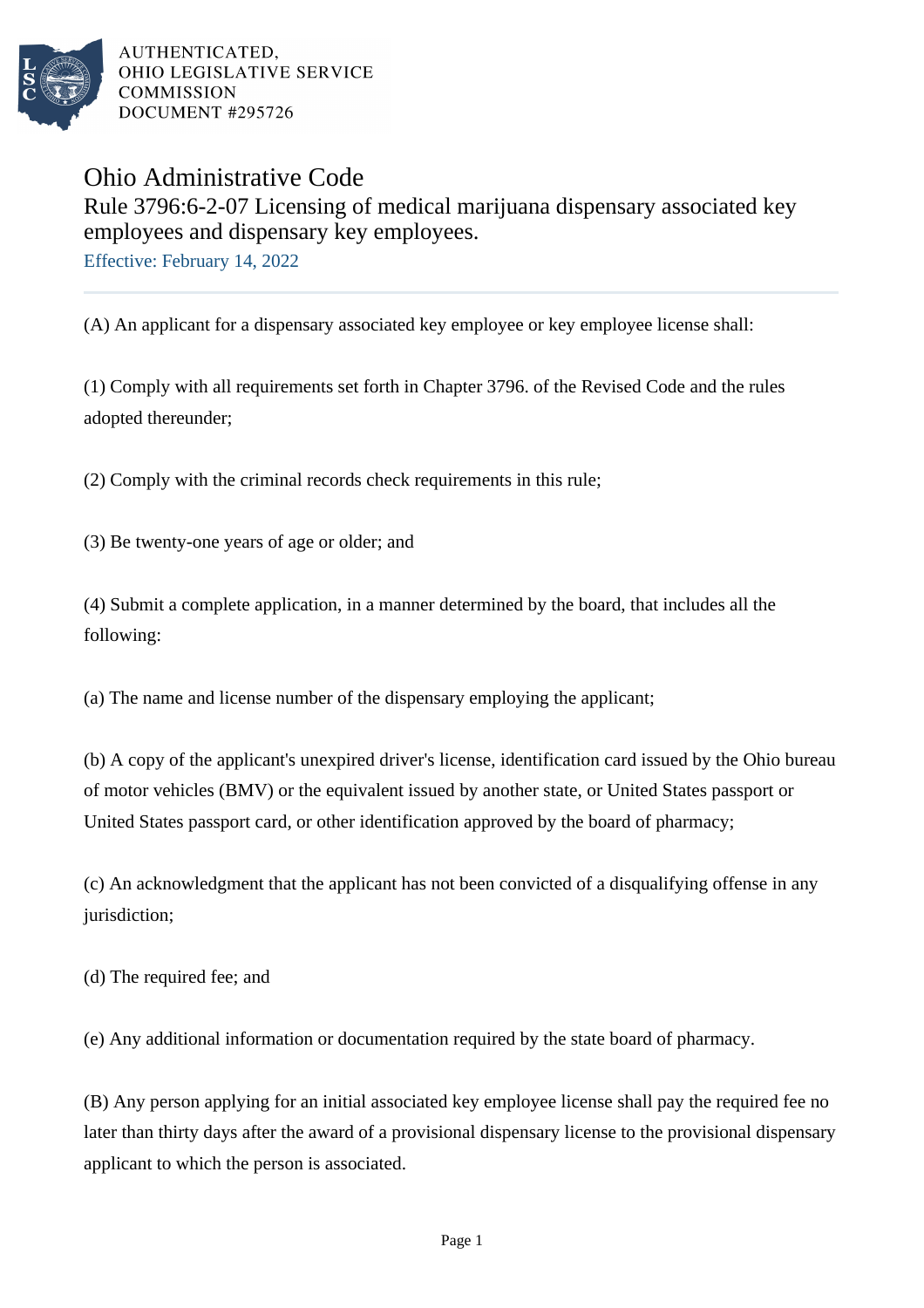

AUTHENTICATED. OHIO LEGISLATIVE SERVICE **COMMISSION** DOCUMENT #295726

(C) Pursuant to division (B)(1) of section 3796.12 of the Revised Code, dispensary associated key employee and dispensary key employee applicants must submit fingerprint impressions to the bureau of criminal investigation (BCI) for a criminal records check of the applicant.

(D) Pursuant to division (B)(2) of section 3796.12 of the Revised Code, the person subject to the criminal records check shall submit both a BCI criminal records check and a federal bureau of investigation (FBI) criminal records check.

(E) BCI shall send the results of the BCI and FBI criminal records checks directly to the state board of pharmacy. The state board of pharmacy requires that the criminal records check:

(1) Be based on electronic fingerprint impressions that are submitted directly to BCI from a "WebCheck" provider agency located in Ohio. The state board of pharmacy may accept the results of a criminal records check based on ink impressions from a "WebCheck" provider agency only if readable electronic fingerprint impressions cannot be obtained, or if submission of ink impressions is otherwise authorized by BCI.

(2) Results will only be considered valid if the fingerprint impressions were obtained within the twelve-month period immediately preceding the application date.

(F) If a dispensary associated key employee or key employee license has expired, the applicant shall submit to a criminal records check that meets the criteria prescribed in this rule.

(G) Every applicant for a dispensary associated key employee license shall comply with Chapter 3796. of the Revised Code and this division and be included on the dispensary license application or renewal application. A dispensary wishing to add a dispensary associated key employee who is not included in the dispensary license application or renewal application, or who did not submit with the dispensary application the required items under this rule, shall apply for a change of ownership pursuant to rule 3796:6-2-12 of the Administrative Code and remit the required fee.

(H) Applicants acting in compliance with this rule who meet the requirements of Chapter 3796. of the Revised Code and this division, who do not have a conviction for, judicial finding of guilt of, or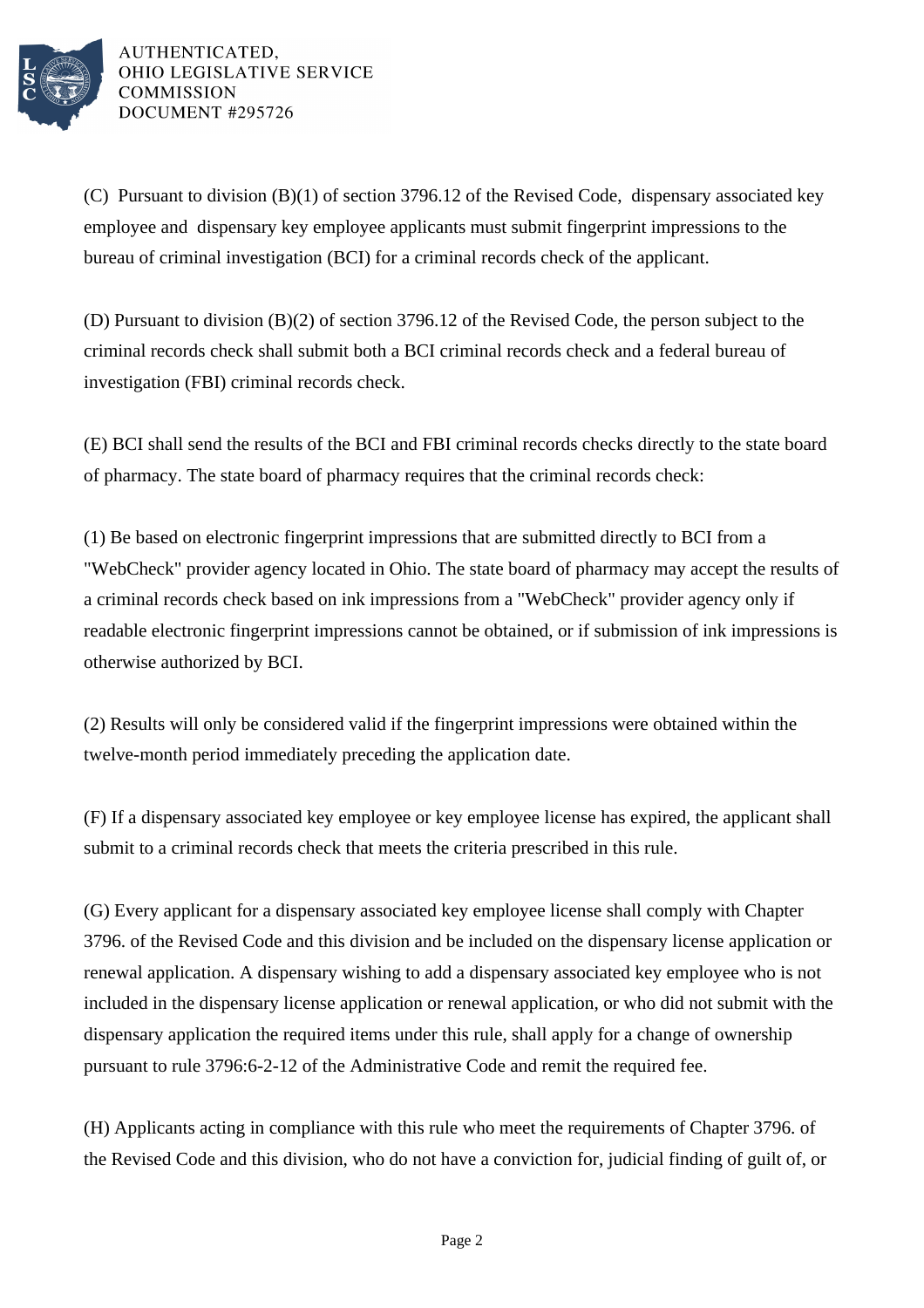

## AUTHENTICATED. OHIO LEGISLATIVE SERVICE **COMMISSION** DOCUMENT #295726

plea of guilty to a disqualifying offense, and who remit the required fee shall be issued the applicable dispensary associated key or dispensary key employee license. Any license issued pursuant to this rule shall be effective from the date the license is issued until the expiration date of the first day of July of each odd-numbered year. Initial licenses issued on or after the first day of April of each oddnumbered year shall receive an expiration date of the first day of July of the next odd-numbered year.

(I) Except as authorized under paragraph (B) of rule 3796:6-2-09 of the Administrative Code, dispensary associated key employee and dispensary key employee licenses are non-transferable and shall expire upon the occurrence of any of the following conditions:

(1) At the conclusion of the biennial term indicated on the dispensary associated key employee or key employee's license;

(2) When the associated key employee or the key employee is no longer employed by the licensed dispensary identified on the employee's application; or

(3) When the licensed dispensary ceases to maintain its certificate of operation.

(J) A renewal application for an associated key employee or key employee license shall be submitted no later than the expiration date listed on the employee's biennial license. Renewal applications shall be accepted no earlier than ninety days prior to the expiration date on a date determined by the board's director of licensing.

(K) A dispensary associated key employee or dispensary key employee shall submit a renewal application in a manner determined by the board, that includes all of the following:

(1) An acknowledgement that the applicant does not have a conviction for, judicial finding of guilt of, or plea of guilty to a disqualifying offense;

(2) The required fee; and

(3) Any additional information or documentation required by the state board of pharmacy.